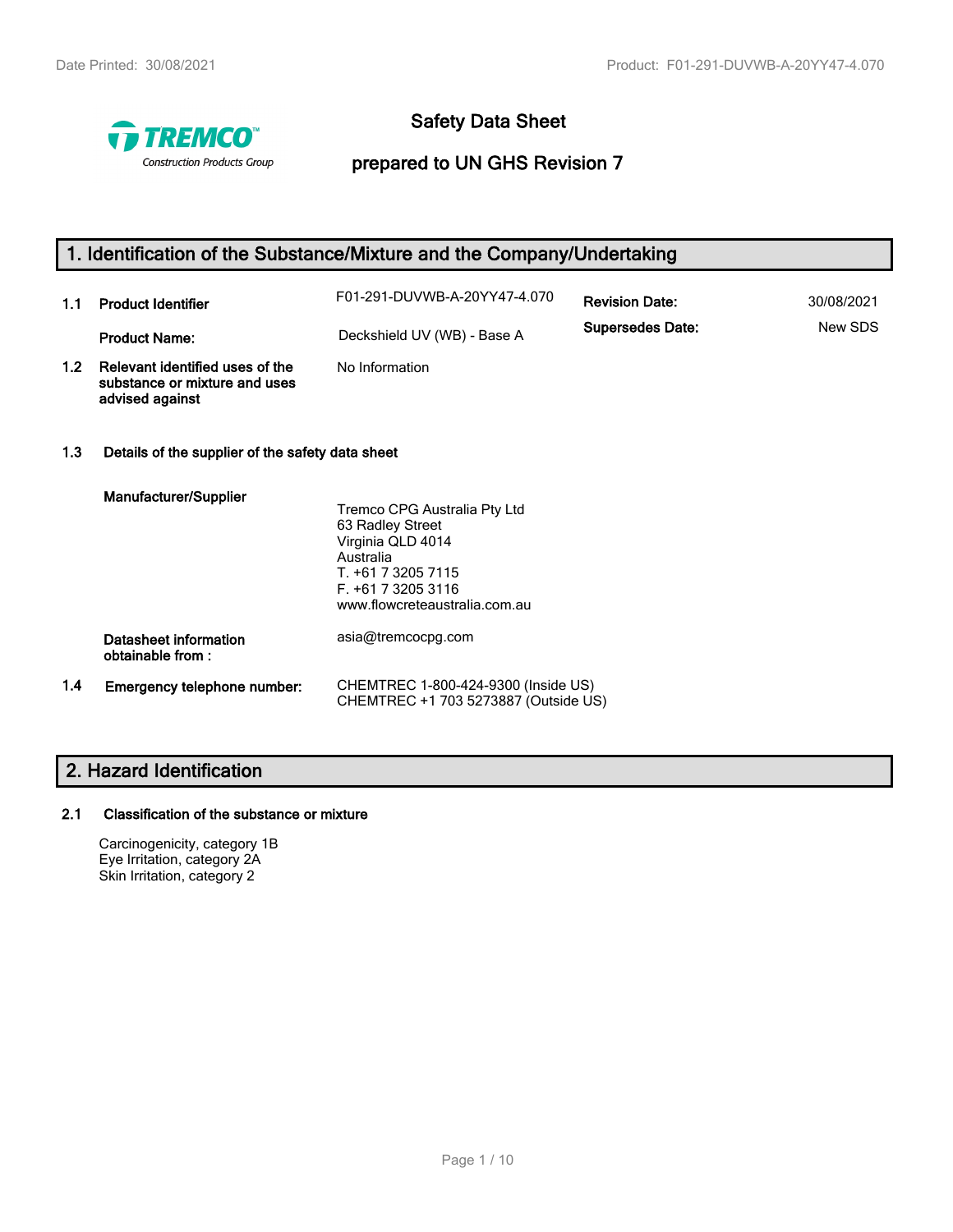# **2.2 Label elements**

## **Symbol(s) of Product**



### **Signal Word**

Danger

#### **Named Chemicals on Label**

None

### **HAZARD STATEMENTS**

| Skin Irritation, category 2  | H315             | Causes skin irritation.                                                                                                                   |
|------------------------------|------------------|-------------------------------------------------------------------------------------------------------------------------------------------|
| Eye Irritation, category 2A  | H319             | Causes serious eye irritation.                                                                                                            |
| Carcinogenicity, category 1B | H350-1B          | May cause cancer.                                                                                                                         |
| <b>PRECAUTION PHRASES</b>    |                  |                                                                                                                                           |
|                              | P <sub>201</sub> | Obtain special instructions before use.                                                                                                   |
|                              | P <sub>202</sub> | Do not handle until all safety precautions have been read<br>and understood.                                                              |
|                              | P <sub>280</sub> | Wear protective gloves/protective clothing/eye protection/<br>face protection.                                                            |
|                              | P <sub>284</sub> | Wear respiratory protection.                                                                                                              |
|                              | P305+351+338     | IF IN EYES: Rinse cautiously with water for several minutes.<br>Remove contact lenses, if present and easy to do so.<br>Continue rinsing. |
|                              | P308+313         | IF exposed or concerned: Get medical advice/attention.                                                                                    |
|                              | P332+313         | If skin irritation occurs: Get medical advice/attention.                                                                                  |

# **2.3 Other hazards**

No Information

# **Results of PBT and vPvB assessment:**

The product does not meet the criteria for PBT/VPvB in accordance with Annex XIII.

# **3. Composition/Information On Ingredients**

### **3.2 Mixtures**

| <b>Hazardous ingredients</b>                 |                        |                      |                            |                                    |                             |  |
|----------------------------------------------|------------------------|----------------------|----------------------------|------------------------------------|-----------------------------|--|
| Name According to EEC<br>3-butoxypropan-2-ol | EINEC No.<br>225-878-4 | CAS-No.<br>5131-66-8 | $\frac{9}{6}$<br>$25 - 50$ | <b>Classifications</b><br>H315-319 | Eye Irrit. 2, Skin Irrit. 2 |  |
| triethanolamine                              | 203-049-8              | 102-71-6             | $1.0 - 2.5$                | H319                               | Eve Irrit. 2                |  |
| 2.2' -oxybisethanol                          | 203-872-2              | 111-46-6             | $0.1 - 51.0$               | H <sub>302</sub>                   | Acute Tox. 4 Oral           |  |
| alcohol ethoxylate                           | 500-195-7              | 68131-39-5           | < 0.1                      | H318-400                           | Aquatic Acute 1, Eye Dam. 1 |  |

| <b>M-Factors</b> |  |  |
|------------------|--|--|
| n                |  |  |
| n                |  |  |
| n                |  |  |
|                  |  |  |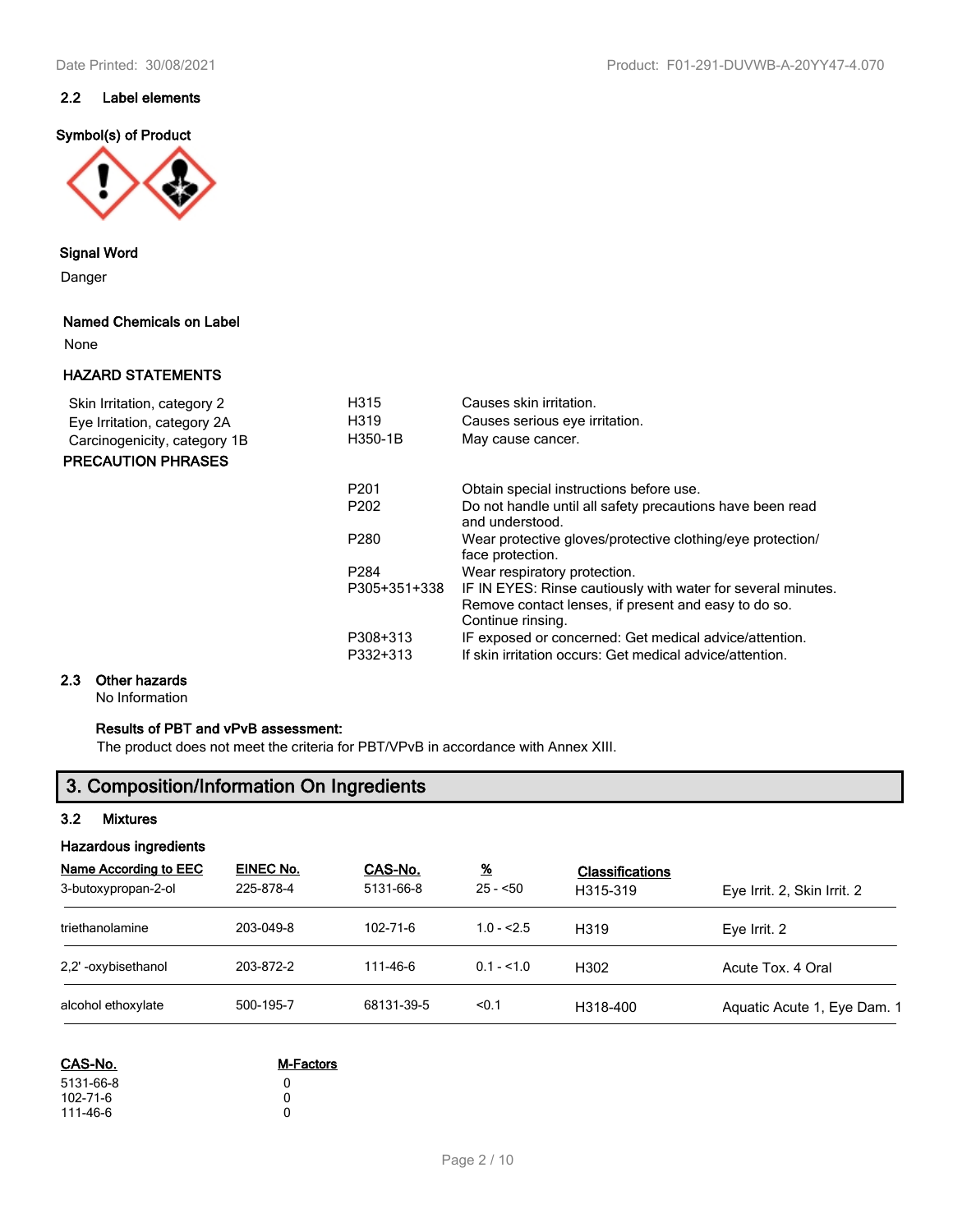68131-39-5 1

**Additional Information:** The text for GHS Hazard Statements shown above (if any) is given in Section 16.

# **4. First-aid Measures**

### **4.1 Description of First Aid Measures**

**GENERAL NOTES:** When symptoms persist or in all cases of doubt seek medical advice.

**AFTER INHALATION:** Move to fresh air. Consult a physician after significant exposure.

**AFTER SKIN CONTACT:** Use a mild soap if available. Wash off immediately with soap and plenty of water while removing all contaminated clothes and shoes. If skin irritation persists, call a physician.

**AFTER EYE CONTACT:** Rinse immediately with plenty of water, also under the eyelids, for at least 15 minutes. Remove contact lenses. If eye irritation persists, consult a specialist.

**AFTER INGESTION:** Gently wipe or rinse the inside of the mouth with water. Give small amounts of water to drink. Do NOT induce vomiting. Never give anything by mouth to an unconscious person.

#### **Self protection of the first aider:**

No action shall be taken involving any personal risk or without suitable training. It may be dangerous to the person providing aid to give mouth-to-mouth resuscitation. Wash contaminated clothing thoroughly with water before removing it, or wear gloves.

### **4.2 Most important symptoms and effects, both acute and delayed**

No Information

### **4.3 Indication of any immediate medical attention and special treatment needed**

No information available on clinical testing and medical monitoring. Specific toxicological information on substances, if available, can be found in section 11.

# **5. Fire-fighting Measures**

### **5.1 Extinguishing Media:**

Carbon Dioxide, Dry Chemical, Foam

**FOR SAFETY REASONS NOT TO BE USED:** Alcohol, Alcohol based solutions, any other media not listed above.

#### **5.2 Special hazards arising from the substance or mixture**

No Information

#### **5.3 Advice for firefighters**

In the event of fire, wear self-contained breathing apparatus. High volume water jet. Use water spray, alcohol-resistant foam, dry chemical or carbon dioxide.

# **6. Accidental Release Measures**

#### **6.1 Personal precautions, protective equipment and emergency procedures**

Ensure adequate ventilation. Use personal protective equipment.

### **6.2 Environmental precautions**

Do not allow material to contaminate ground water system. Prevent product from entering drains.

#### **6.3 Methods and material for containment and cleaning up**

Contain spillage, soak up with non-combustible absorbent material, (e.g. sand, earth, diatomaceous earth, vermiculite) and transfer to a container for disposal according to local / national regulations (see section 13). After cleaning, flush away traces with water.

### **6.4 Reference to other sections**

Please refer to disposal requirements or country specific disposal requirements for this material. See Section 13 for further information.

# **7. Handling and Storage**

# **7.1 Precautions for safe handling**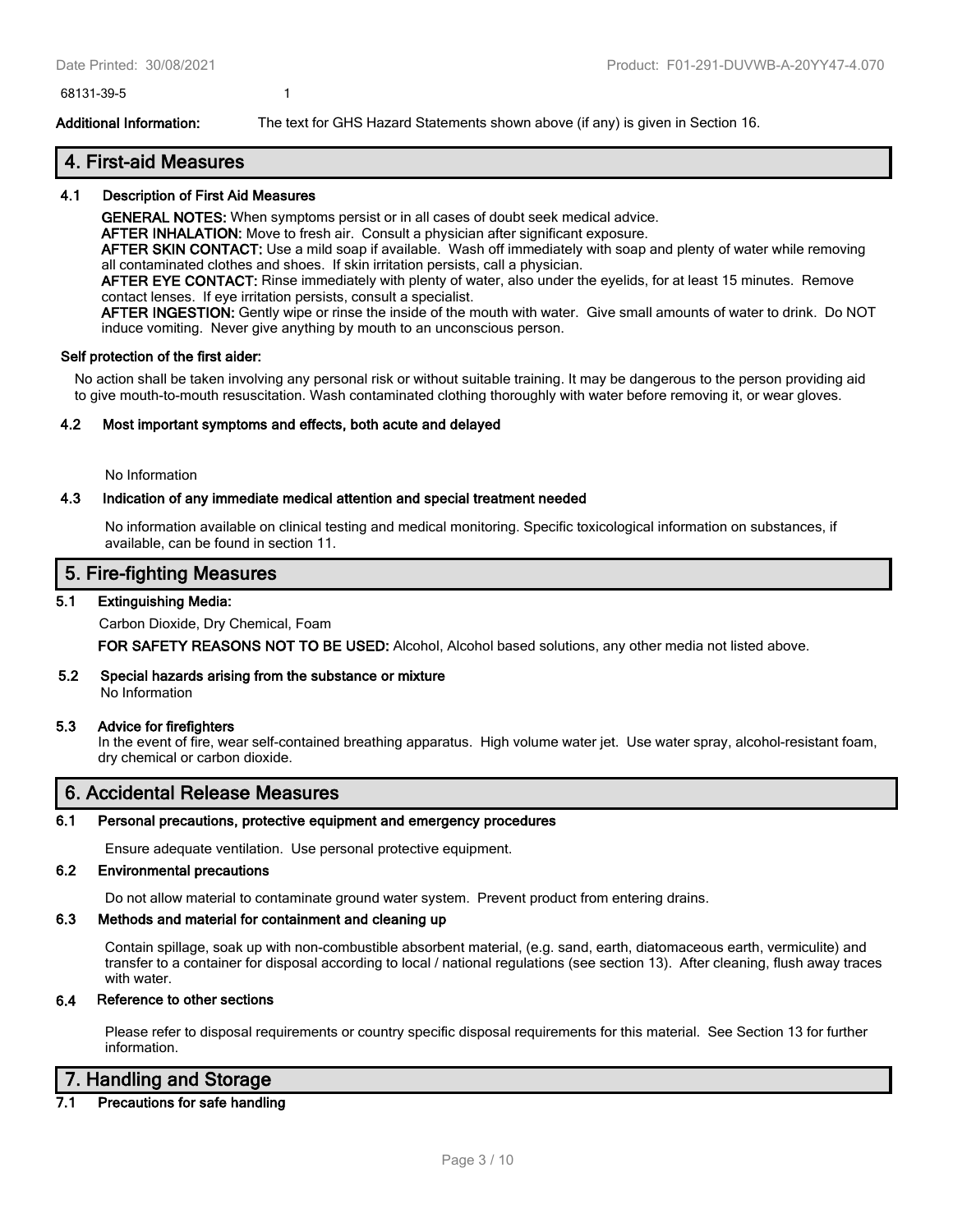**INSTRUCTIONS FOR SAFE HANDLING:** Use only in area provided with appropriate exhaust ventilation. Wear personal protective equipment. **PROTECTION AND HYGIENE MEASURES:** Wash hands before breaks and at the end of workday. When using, do not eat, drink or smoke.

#### **7.2 Conditions for safe storage, including any incompatibilities**

#### **CONDITIONS TO AVOID:** Direct sources of heat.

**STORAGE CONDITIONS:** Do not freeze. Keep tightly closed in a dry, cool and well-ventilated place. Keep locked up or in an area accessible only to qualified or authorised persons.

#### **7.3 Specific end use(s)**

No specific advice for end use available.

# **8. Exposure Controls/Personal Protection**

# **8.1 Control parameters**

# **Ingredients with Occupational Exposure Limits**

**(AU)**

| <b>Name</b>         | CAS-No.    | <b>TWA ppm</b>  | <b>STEL ppm</b> | TWA mg/m3 | STEL mg/m3 |
|---------------------|------------|-----------------|-----------------|-----------|------------|
| 3-butoxypropan-2-ol | 5131-66-8  |                 |                 |           |            |
| triethanolamine     | 102-71-6   |                 |                 | 5         |            |
| 2,2'-oxybisethanol  | 111-46-6   | 23              |                 | 100       |            |
| alcohol ethoxylate  | 68131-39-5 |                 |                 |           |            |
| <b>Name</b>         | CAS-No.    | <b>OEL Note</b> |                 |           |            |
| 3-butoxypropan-2-ol | 5131-66-8  |                 |                 |           |            |
| triethanolamine     | 102-71-6   |                 |                 |           |            |
| 2,2'-oxybisethanol  | 111-46-6   |                 |                 |           |            |
| alcohol ethoxylate  |            |                 |                 |           |            |

**FURTHER INFORMATION:** Refer to the regulatory exposure limits for the workforce enforced in each country.

#### **8.2 Exposure controls**

#### **Personal Protection**

**RESPIRATORY PROTECTION:** In case of insufficient ventilation wear suitable respiratory equipment.

#### **EYE PROTECTION:** Tightly fitting safety goggles.

**HAND PROTECTION:** Rubber or plastic gloves. Take note of the information given by the producer concerning permeability and break through times, and of special workplace conditions (mechanical strain, duration of contact). Long sleeved clothing. Remove and wash contaminated clothing before re-use.

#### **OTHER PROTECTIVE EQUIPMENT:** No Information

**ENGINEERING CONTROLS:** Avoid contact with skin, eyes and clothing. Ensure adequate ventilation, especially in confined areas.

# **9. Physical and Chemical Properties**

| 9.1 | Information on basic physical and chemical properties<br>Appearance:<br>Not determined |                       |  |  |  |
|-----|----------------------------------------------------------------------------------------|-----------------------|--|--|--|
|     | <b>Physical State</b>                                                                  | Liauid                |  |  |  |
|     | Odor                                                                                   | slight inherent odour |  |  |  |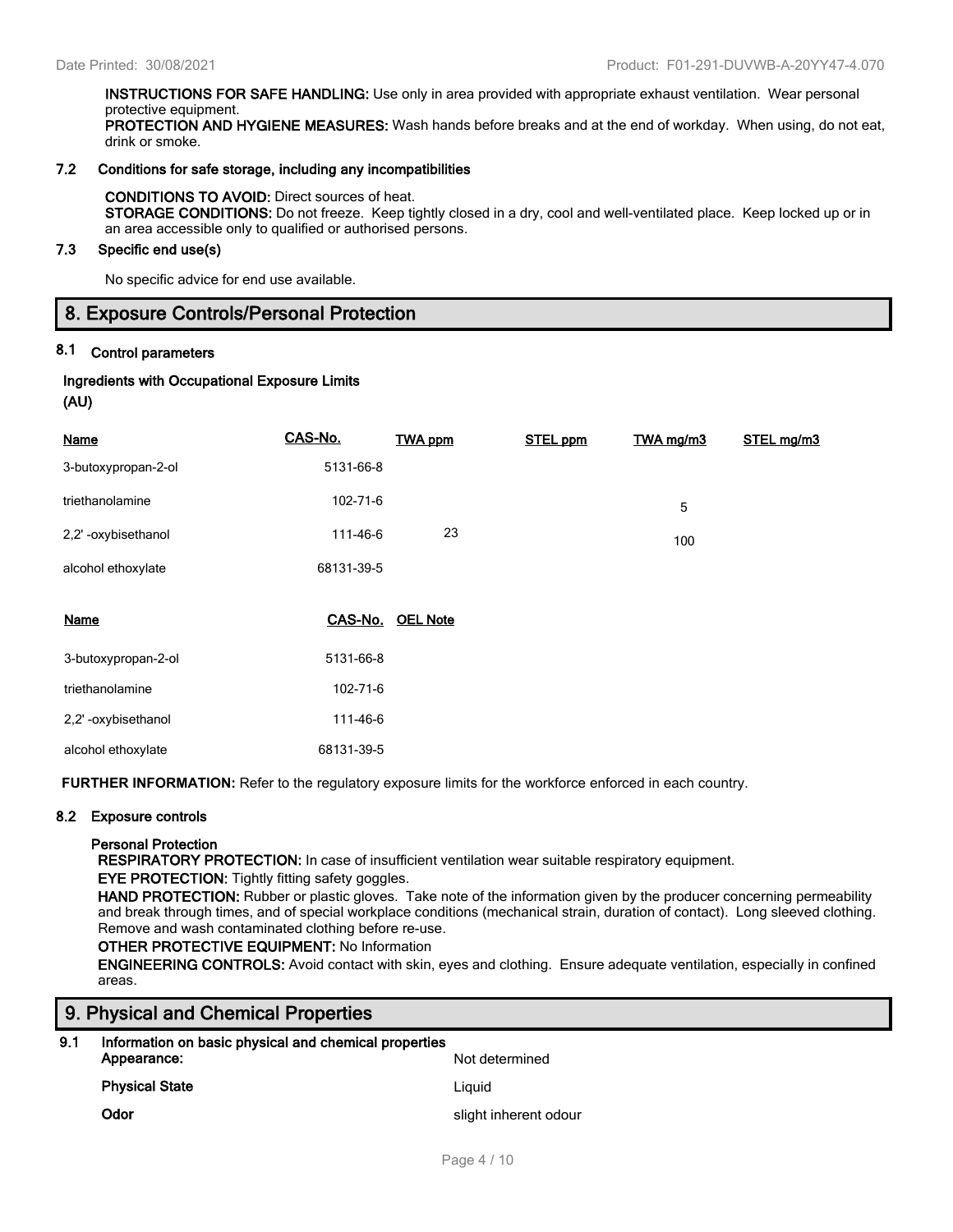| <b>Odor threshold</b>                           | Not determined |
|-------------------------------------------------|----------------|
| рH                                              | Not determined |
| Melting point / freezing point (°C)             | Not determined |
| Boiling point/range (°C)                        | $N.D. - N.D.$  |
| Flash Point, (°C)                               | >60C           |
| <b>Evaporation rate</b>                         | Not determined |
| Flammability (solid, gas)                       | Not determined |
| Upper/lower flammability or explosive<br>limits | Not determined |
| <b>Vapour Pressure</b>                          | Not determined |
| Vapour density                                  | Not determined |
| <b>Relative density</b>                         | Not determined |
| Solubility in / Miscibility with water          | > 90% soluble  |
| Partition coefficient: n-octanol/water          | Not determined |
| Auto-ignition temperature (°C)                  | Not determined |
| Decomposition temperature (°C)                  | Not determined |
| <b>Viscosity</b>                                | Not determined |
| <b>Explosive properties</b>                     | Not determined |
| <b>Oxidising properties</b>                     | Not determined |
| <b>Other information</b>                        |                |
| VOC Content g/l:                                | Not determined |
| Specific Gravity (g/cm3)                        | 0.919          |

# **10. Stability and Reactivity**

# **10.1 Reactivity**

**9.2** 

No reactivity hazards known under normal storage and use conditions.

### **10.2 Chemical stability**

Stable under normal conditions.

**10.3 Possibility of hazardous reactions** Hazardous polymerisation does not occur.

### **10.4 Conditions to avoid**

Direct sources of heat.

# **10.5 Incompatible materials**

Strong oxidizing agents.

# **10.6 Hazardous decomposition products**

Carbon dioxide (CO2), carbon monoxide (CO), oxides of nitrogen (NOx), dense black smoke.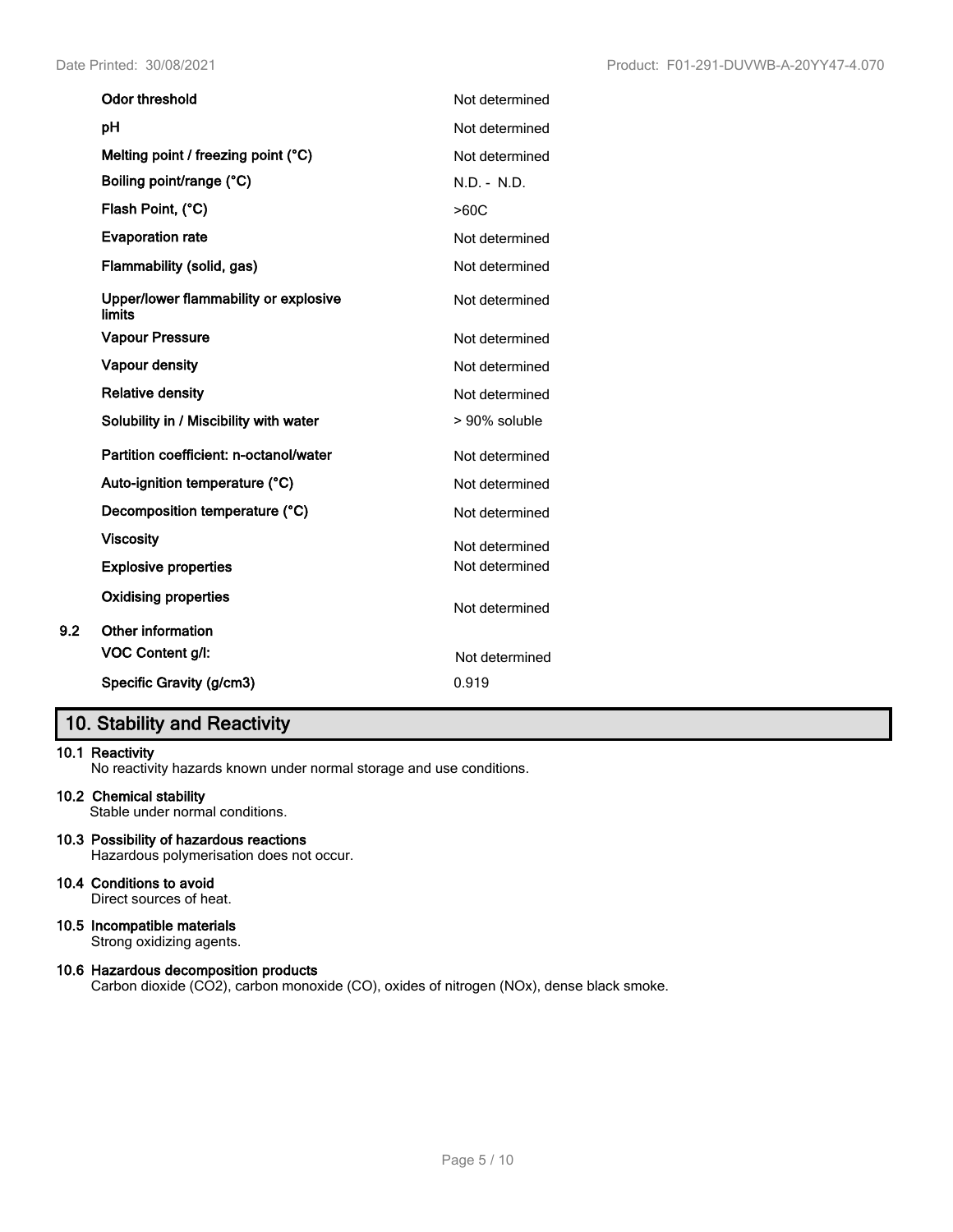# **11. Toxicological Information**

# **11.1 Information on toxicological effects**

| <b>Acute Toxicity:</b>     |                                                        |
|----------------------------|--------------------------------------------------------|
| Oral LD50:                 | No information available.                              |
| <b>Inhalation LC50:</b>    | No information available.                              |
| Irritation:                | No information available.                              |
| Corrosivity:               | No information available.                              |
| Sensitization:             | No information available.                              |
| Repeated dose toxicity:    | No information available.                              |
| Carcinogenicity:           | No information available.                              |
| <b>Mutagenicity:</b>       | No information available.<br>No information available. |
| Toxicity for reproduction: |                                                        |
| STOT-single exposure:      | No information available.                              |
| STOT-repeated exposure:    | No information available.                              |
| <b>Aspiration hazard:</b>  | No information available.                              |

**If no information is available above under Acute Toxicity then the acute effects of this product have not been tested. Data on individual components are tabulated below:**

| CAS-No.                        | <b>Chemical Name</b>                             | Oral LD50 | Dermal LD50 | Vapor LC50 | Gas LC50 | <b>Dust/Mist LC50</b> |
|--------------------------------|--------------------------------------------------|-----------|-------------|------------|----------|-----------------------|
|                                | Data at the substance level is not<br>available. |           |             |            |          |                       |
| <b>Additional Information:</b> |                                                  |           |             |            |          |                       |
| No Information                 |                                                  |           |             |            |          |                       |

# **12. Ecological Information**

| 12.1 | Toxicity:                                     |                                                                                    |
|------|-----------------------------------------------|------------------------------------------------------------------------------------|
|      | EC50 48hr (Daphnia):<br>IC50 72hr (Algae):    | No information<br>No information                                                   |
|      | LC50 96hr (fish):                             | No information                                                                     |
|      | 12.2 Persistence and degradability:           | No information                                                                     |
|      | 12.3 Bioaccumulative potential:               | No information                                                                     |
| 12.4 | Mobility in soil:                             | No information                                                                     |
| 12.5 | <b>Results of PBT and vPvB</b><br>assessment: | The product does not meet the criteria for PBT/VPvB in accordance with Annex XIII. |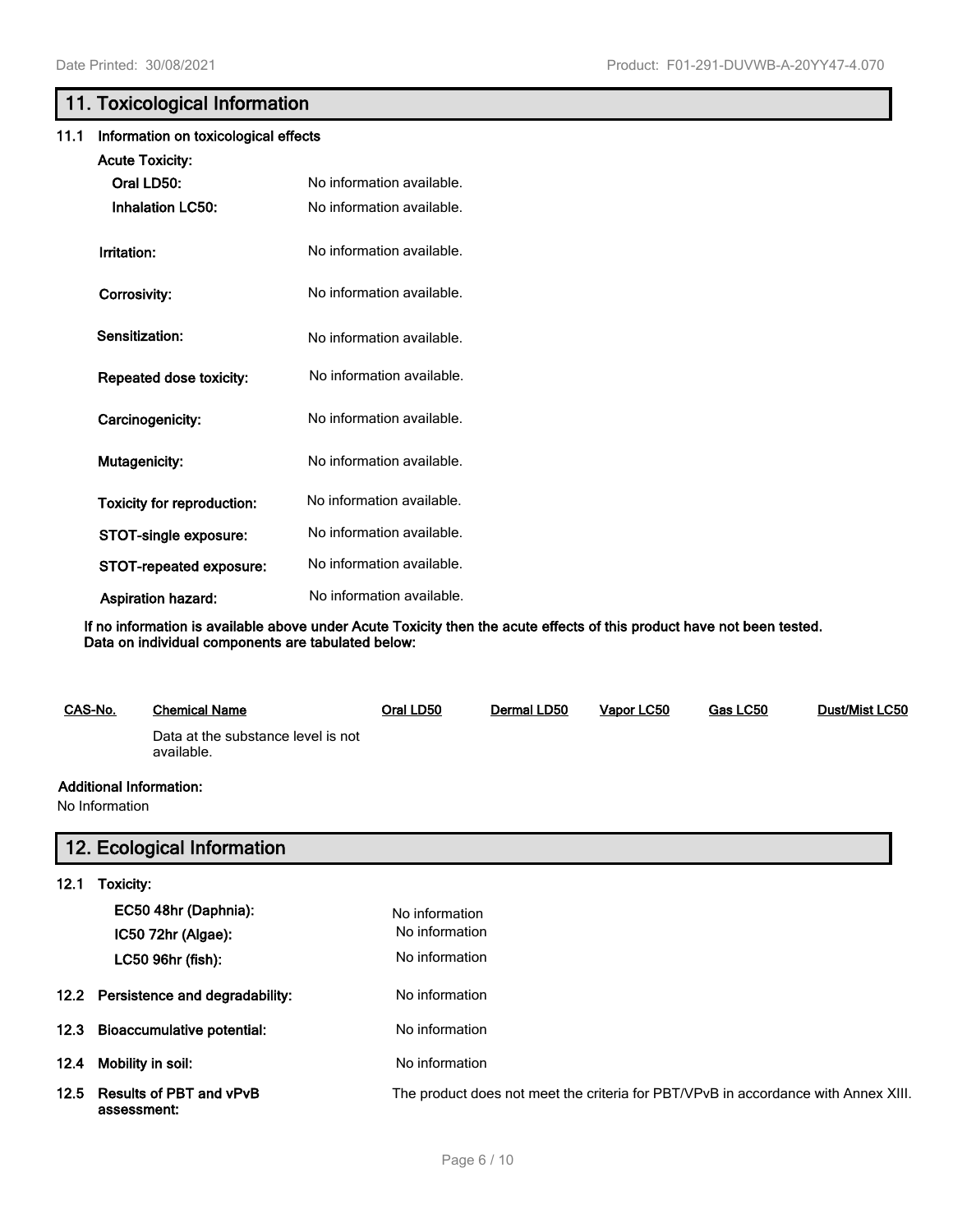# **12.6 Other adverse effects:** No information **CAS-No. Chemical Name EC50 48hr IC50 72hr LC50 96hr** 5131-66-8 3-butoxypropan-2-ol **No information** No information No information 102-71-6 triethanolamine **No information** No information No information 111-46-6 2,2' -oxybisethanol No information No information 68131-39-5 alcohol ethoxylate **No information** No information No information

# **13. Disposal Considerations**

**13.1 WASTE TREATMENT METHODS:** If recycling is not practicable, dispose of in compliance with local regulations. Waste codes should be assigned by the user based on the application for which the product was used. Empty containers should be taken to an approved waste handling site for recycling or disposal.

|      | 14. Transport Information                                                   |                                                                                            |
|------|-----------------------------------------------------------------------------|--------------------------------------------------------------------------------------------|
| 14.1 | UN number                                                                   | Not applicable                                                                             |
| 14.2 | UN proper shipping name                                                     | Not regulated for transport according to U.S. DOT, ADR/RID, IMDG,<br>and IATA regulations. |
|      | Technical name                                                              | Not applicable                                                                             |
| 14.3 | Transport hazard class(es)                                                  | Not applicable                                                                             |
|      | Subsidiary shipping hazard                                                  | Not applicable                                                                             |
| 14.4 | Packing group                                                               | Not applicable                                                                             |
| 14.5 | <b>Environmental hazards</b>                                                | Not applicable                                                                             |
| 14.6 | Special precautions for user                                                | Not applicable                                                                             |
|      | EmS-No.:                                                                    | Not applicable                                                                             |
| 14.7 | Transport in bulk according to Annex II of<br>MARPOL 73/78 and the IBC code | Not applicable                                                                             |
|      | 14.8 ADG Hazchem Code                                                       | Not applicable                                                                             |

# **15. Regulatory Information**

# **15.1 Safety, health and environmental regulations/legislation for the substance or mixture:**

#### **National Regulations:**

Please contact Manufacturer / Supplier for details related to inventory listing of national regulations.

Australia Inventory of Industrial Chemicals (AIIC) China Inventory of Existing Chemical Substances (IECSC) Japan Inventory of Existing and New Chemical Substances (ENCS) Korea Existing Chemicals Inventory (KECI) New Zealand Inventory of Chemicals (NZIoC) Philippines Inven tory of Chemicals and Chemical Substances (PICCS) Taiwan Chemical Substance Inventory (TCSI) Thailand Existing Chemicals Inventory (TECI) Vietnam National Chemical Inventory (NCI)

# **15.2 Chemical Safety Assessment:**

No Chemical Safety Assessment has been carried out for this substance/mixture by the supplier.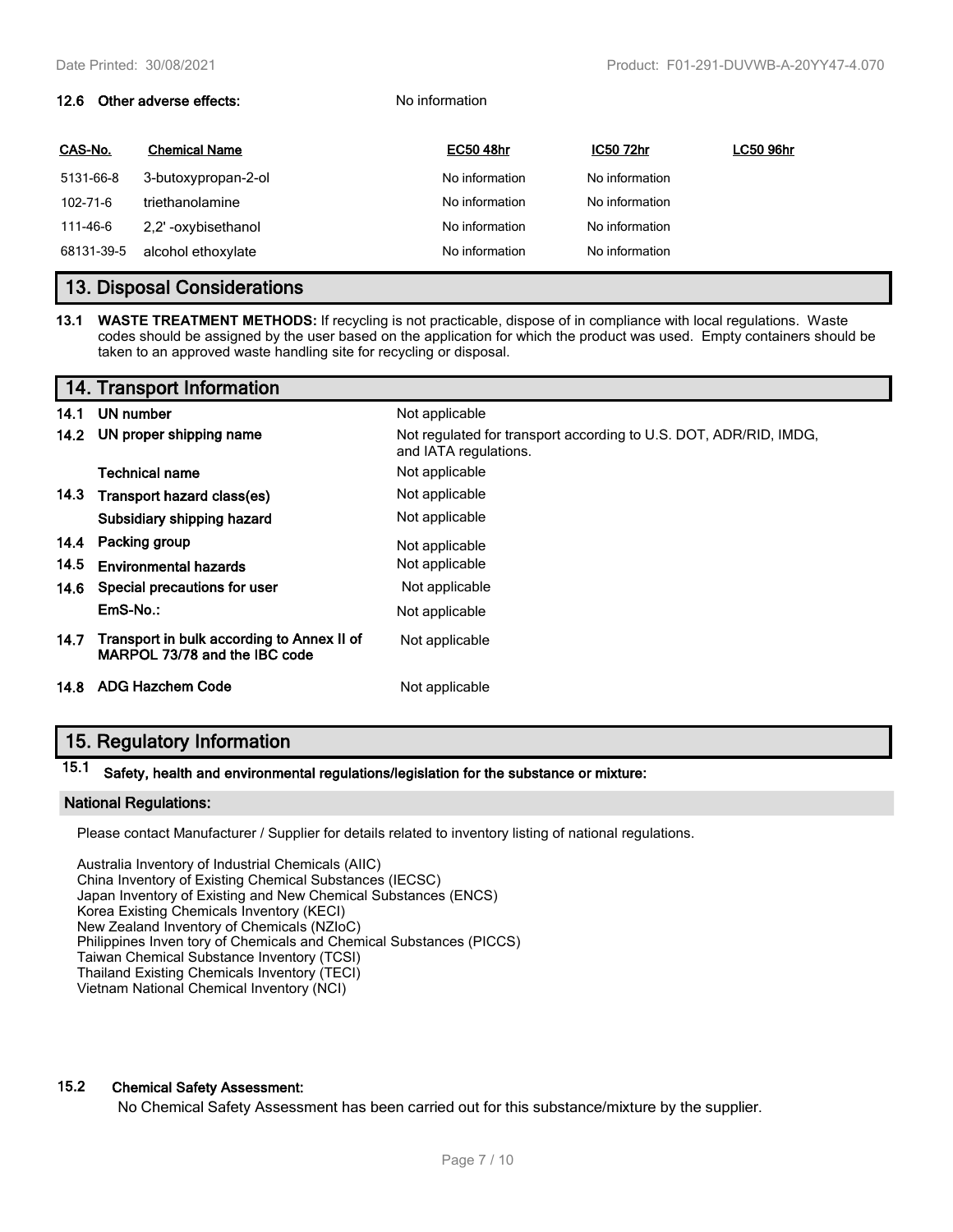# **16. Other Information**

#### **Text for GHS Hazard Statements shown in Section 3 describing each ingredient:**

| H302             | Harmful if swallowed.          |
|------------------|--------------------------------|
| H315             | Causes skin irritation.        |
| H318             | Causes serious eye damage.     |
| H <sub>319</sub> | Causes serious eye irritation. |
| H400             | Very toxic to aquatic life.    |

### **Reasons for revision**

No Information

List of References:

This Safety Data Sheet was compiled with data and information from the following sources:

The Ariel Regulatory Database provided by the 3E Corporation in Copenhagen, Denmark; European Union Commission Regulation No. 1907/2006 on REACH as amended within Commission Regulation (EU) 2015/830;

European Union (EC) Regulation No. 1272/2008 on the classification, labelling and packaging of substances and mixtures (CLP Regulation) and subsequent technical progress adaptations (ATP); EU Council Decision 2000/532/EC and its Annex entitled "List of Wastes".

Acronym & Abbreviation Key:

| <b>CLP</b>    | Classification, Labeling & Packaging Regulation                        |
|---------------|------------------------------------------------------------------------|
| EC            | European Commission                                                    |
| EU            | European Union                                                         |
| US.           | United States                                                          |
| CAS           | Chemical Abstract Service                                              |
| <b>EINECS</b> | European Inventory of Existing Chemical Substances                     |
| <b>REACH</b>  | Registration, Evaluation, Authorization of Chemicals Regulation        |
| <b>GHS</b>    | Globally Harmonized System of Classification and Labeling of Chemicals |
| LTEL          | Long term exposure limit                                               |
| STEL          | Short term exposure limit                                              |
| OEL           | Occupational exposure limit                                            |
| ppm           | Parts per million                                                      |
| mg/m3         | Milligrams per cubic meter                                             |
| TLV           | Threshold Limit Value                                                  |
| ACGIH         | American Conference of Governmental Industrial Hygienists              |
| OSHA          | Occupational Safety & Health Administration                            |
| PEL.          | Permissible Exposure Limits                                            |
| <b>VOC</b>    | Volatile organic compounds                                             |
| q/1           | Grams per liter                                                        |
| mg/kg         | Milligrams per kilogram                                                |
| N/A           | Not applicable                                                         |
| LD50          | Lethal dose at 50%                                                     |
| LC50          | Lethal concentration at 50%                                            |
| EC50          | Half maximal effective concentration                                   |
| IC50          | Half maximal inhibitory concentration                                  |
| PBT           | Persistent bioaccumulative toxic chemical                              |
| vPvB          | Very persistent and very bioaccumulative                               |
| <b>EEC</b>    | European Economic Community                                            |
| ADR           | International Transport of Dangerous Goods by Road                     |
| <b>RID</b>    | International Transport of Dangerous Goods by Rail                     |
| UN            | United Nations                                                         |
| <b>IMDG</b>   | International Maritime Dangerous Goods Code                            |
| <b>IATA</b>   | International Air Transport Association                                |